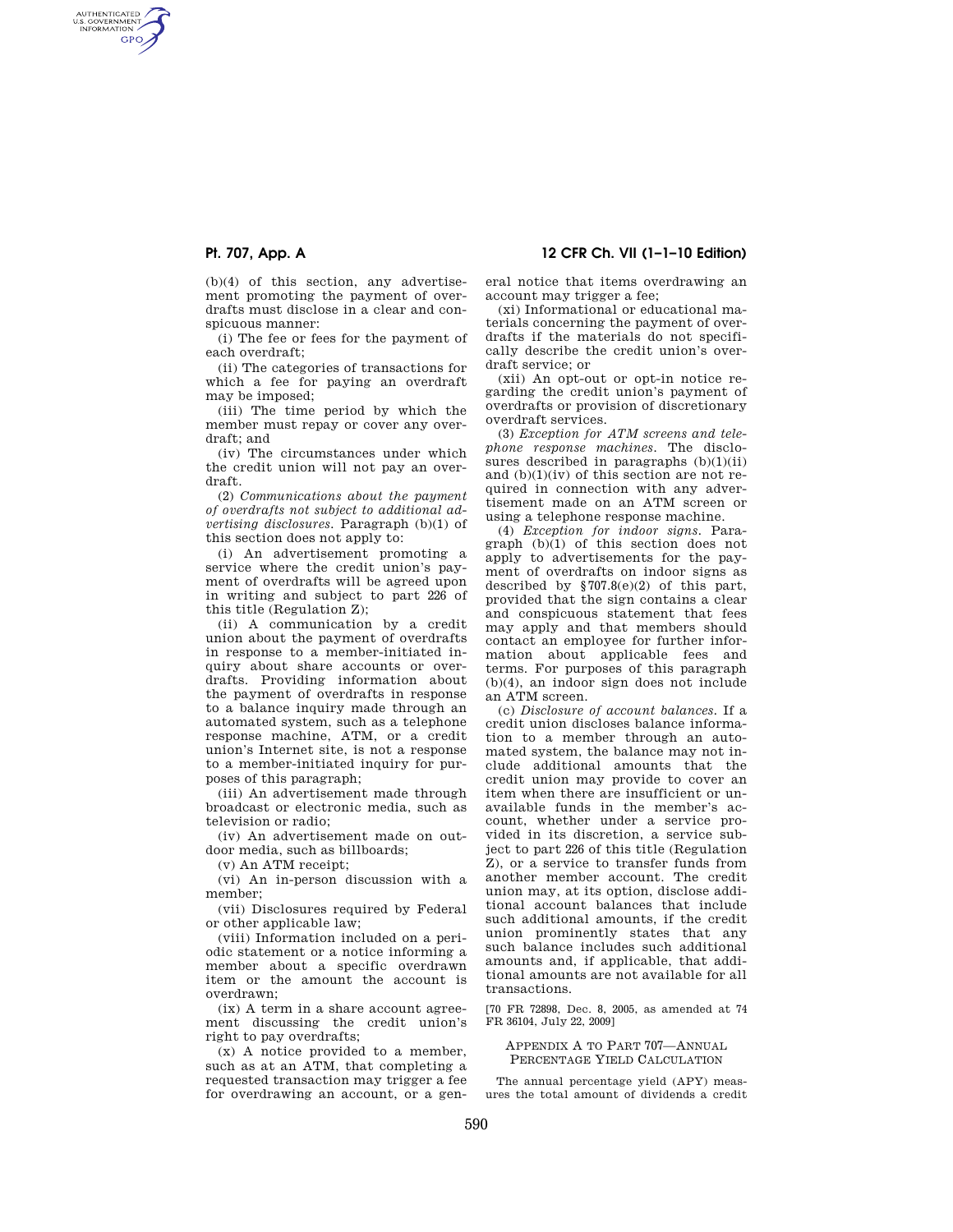## **National Credit Union Administration Pt. 707, App. A**

union pays on an account based on the dividend rate and the frequency of compounding. The annual percentage yield is expressed as an annualized rate, based on a 365-day year. (Credit unions may calculate the annual percentage yield based on a 365-day or a 366-day year in a leap year.) Part I of this appendix discusses the annual percentage yield calculations for account disclosures and advertisements, while Part II discusses annual percentage yield earned calculations for statements. The annual percentage yield reflects only dividends and does not include the value of any bonus, as that term is defined in part 707, that may be provided to the member to open, maintain, increase or renew an account. Dividends, interest or other earnings are not to be included in the annual percentage yield if such amounts are determined by circumstances that may or may not occur in the future. These formulas apply to both dividend-bearing and interestbearing accounts held by credit unions.

PART I. ANNUAL PERCENTAGE YIELD FOR AC-COUNT DISCLOSURES AND ADVERTISING PUR-POSES

In general, the annual percentage yield for account disclosures under §§707.4 and 707.5 and for advertising under §707.8 is an annualized rate that reflects the relationship between the amount of dividends that would be earned by the member for the term of the account and the amount of principal used to calculate those dividends. The amount of dividends that would be earned may be projected based on the most recent past declared rate or an anticipated future rate, whichever the credit union judges to most reasonably approximate the dividends to be earned. Special rules apply to accounts with tiered and stepped dividend rates, and to certain term share accounts with a stated maturity greater than 1 year.

#### *A. General Rules*

Except as provided in Part I. E. of this appendix, the annual percentage yield shall be calculated by the formula shown below. Credit unions may calculate the annual percentage yield using projected dividends based on either the rate at the last dividend declaration date or the rate anticipated at a future date. The credit union must disclose whichever option it uses to members. Credit unions shall calculate the annual percentage yield based on the actual number of days for the term of the account. For accounts without a stated maturity date (such as a typical share or share draft account), the calculation shall be based on an assumed term of 365 days. In determining the total dividends figure to be used in the formula, credit unions shall assume that all principal and dividends remain on deposit for the entire term, and that no other transactions (deposits or with-

drawals) occur during the term. (This assumption shall not be used if a credit union requires, as a condition of the account, that members withdraw dividends during the term. In such a case, the dividends (and annual percentage yield calculation) shall reflect that requirement.) For term share accounts that are offered in multiples of months, credit unions may base the number of days on either the actual number of days during the applicable period, or the number of days that would occur for any actual sequence of that many calendar months. If credit unions choose to use this permissive rule, they must use the same number of days to calculate the dollar amount of dividends that will be earned on the account in the annual percentage yield formula (where ''Dividends'' are divided by ''Principal''.)

The annual percentage yield is to be calculated by use of the following general formula ((''APY'') is used for convenience in the formulas):

APY=100 [(1 + Dividends/Principal) (365/Days in  $term) -1$ ].

''Principal'' is the amount of funds assumed to have been deposited at the beginning of the account.

''Dividends'' is the total dollar amount of dividends earned on the Principal for the term of the account.

''Days in term'' is the actual number of days in the term of the account.

When the ''days in term'' is 365 (that is, where the stated maturity is 365 days or where the account does not have a stated maturity), the APY can be calculated by use of the following simple formula:

APY=100 (Dividends/Principal).

Examples:

(1) If a credit union would pay \$61.68 in dividends for a 365-day year on \$1,000 deposited into a share draft account, the APY is 6.17%:

APY=100  $[(1 + 61.68/1,000)$  (365/365) -1]

 $APY=6.17\%$ .

Or, using the simple formula above (since the term is deemed to be 365 days):

 $APY=100(61.68/1,000)$ 

 $APY=6.17\%$ .

(2) If a credit union pays \$30.37 in dividends on a \$1,000 six-month term share certificate account (where the six-month period used by the credit union contains 182 days), using the general formula above, the APY is 6.18%:

 $APY=100 [(1+30.37/1,000)^{(365/182)}-1]$  $A$  PY=6.18%

The APY is affected by the frequency of compounding, i.e., the amount of dividends will be greater the more frequently dividends are compounded for a given nominal rate. When two credit unions are offering the same dividend rate on, for example, a share account, the APY disclosed may be different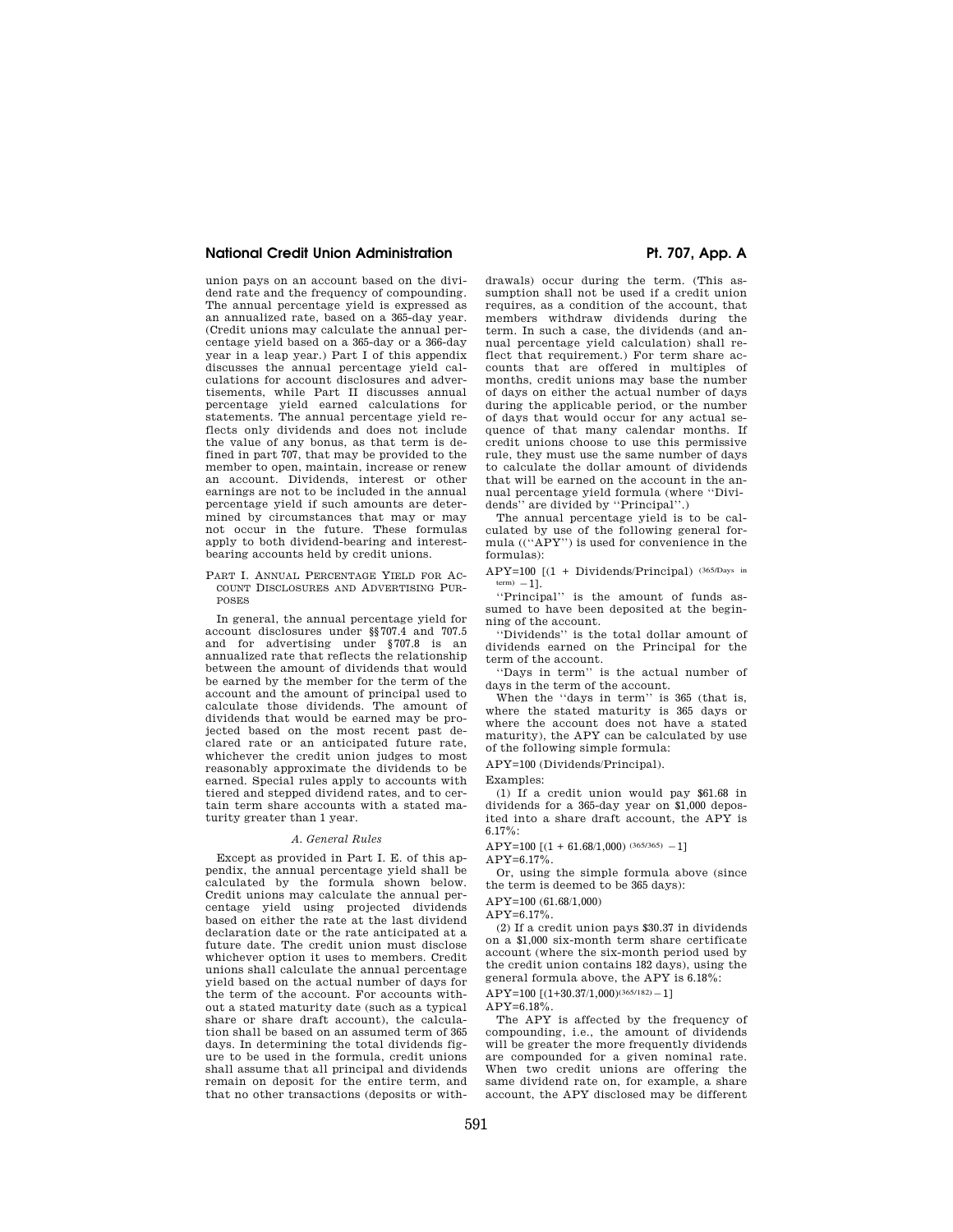if the credit unions use a different frequency of compounding.

Examples:

(1) If a credit union pays \$1,268.25 in dividends for a 365-day year on \$10,000 deposited into a regular share account earning 12%, and the dividends are compounded monthly, the APY will be 12.68%.

APY=100 (\$1,268.25/10,000)

 $APY=12.68\%$ <br>(2) However.

if a credit union is compounding dividends on a quarterly basis on an account which otherwise has the same terms, the dividends will be \$1,255.09 and the APY will be 12.55%.

APY=100 (\$1,255.09/10,000) APY=12.55%

### *B. Stepped-Rate Accounts (Different Rates Apply in Succeeding Periods)*

For accounts with two or more dividend rates applied in succeeding periods (where the rates are known at the time the account is opened), a credit union shall assume each dividend rate is in effect for the length of time provided for in any share agreement. Examples:

(1) If a credit union offers a \$1,000 6-month term share (certificate) account on which it pays a 5% dividend rate, compounded daily, for the first three months (which contain 91 days), and a 5.5% dividend rate, compounded daily, for the next three months (which contain 92 days), the total dividends for six months is \$26.68, and, using the general formula above, the APY is 5.39%:

 $APY=100$  [(1+26.68/1,000)<sup>(365/183)</sup> - 1]

 $APY=5.39\%$ .

(2) If a credit union offers a \$1,000 2-year share certificate on which it pays a 6% dividend rate, compounded daily, for the first year, and a 6.5% dividend rate, compounded daily, for the next year, the total dividends for two years is \$133.13, and, using the general formula above, the APY is 6.45%:

 $APY=100 [(1+133.13/1,000)^{(365/730)}-1]$  $APY=6.45\%$ .

# *C. Variable-Rate Accounts*

For variable-rate accounts without an introductory premium or discounted rate, a credit union must base the calculation only on the initial dividend rate in effect when the account is opened (or advertised), and assume that this rate will not change during the year.

Variable-rate accounts with an introductory premium or discount rate must be treated like stepped-rate accounts. Thus, a credit union shall assume that: (1) The introductory simple dividend rate is in effect for the length of time provided for in the account contract; and (2) the variable dividend rate that would have been in effect when the account is opened or advertised (but for the

## **Pt. 707, App. A 12 CFR Ch. VII (1–1–10 Edition)**

introductory rate) is in effect for the remainder of the year. If the variable rate is tied to an index, the index-based rate in effect at the time of disclosure must be used for the remainder of the year. If the rate is not tied to an index, the rate in effect for existing members holding the same account (who are not receiving the introductory dividend rate) must be used for the remainder of the year.

For example, if a credit union offers an account on which it pays a 7% dividend rate, compounded daily, for the first three months (which, for example, contains 91 days), while the variable dividend rate that would have been in effect when the account was opened was 5%, the total dividends for a 365-day year for a \$1,000 account balance is \$56.52, (based on 91 days at 7% followed by 274 days at 5%). Using the simple formula, the APY is 5.65%: APY=100 (56.52/1,000)

 $APY=5.65%$ 

### *D. Accounts With Tiered Rates (Different Rates Apply to Specified Balance Level)*

For accounts in which two or more dividend rates paid on the account are applicable to specified balance levels, the credit union must calculate the annual percentage yield in accordance with the method described below that it uses to calculate dividends. In all cases, an annual percentage yield (or a range of annual percentage yields, if appropriate) must be disclosed for each balance tier.

For purposes of the examples discussed below, assume the following:

| Simple divi-<br>dend rate (Per-<br>cent) | Share balance required to earn rate                                                                                       |
|------------------------------------------|---------------------------------------------------------------------------------------------------------------------------|
|                                          | 5.25    Up to but not exceeding \$2,500.<br>5.50    Above \$2,500, but not exceeding \$15,000.<br>5.75    Above \$15,000. |

#### *Tiering Method A*

Under this method, a credit union pays on the full balance in the account the stated dividend rate that corresponds to the applicable share balance tier. For example, if a member deposits \$8,000, the credit union pays the 5.50% dividend rate on the entire \$8,000. This is also known as a ''hybrid'' or ''plateau'' tiered rate account.

When this method is used to determine dividends, only one annual percentage yield will apply to each tier. Within each tier, the annual percentage yield will not vary with the amount of principal assumed to have been deposited.

For the dividend rates and account balances assumed above, the credit union will state three annual percentage yields—one corresponding to each balance tier. Calculation of each annual percentage yield is similar for this type of account as for accounts with a single fixed dividend rate. Thus, the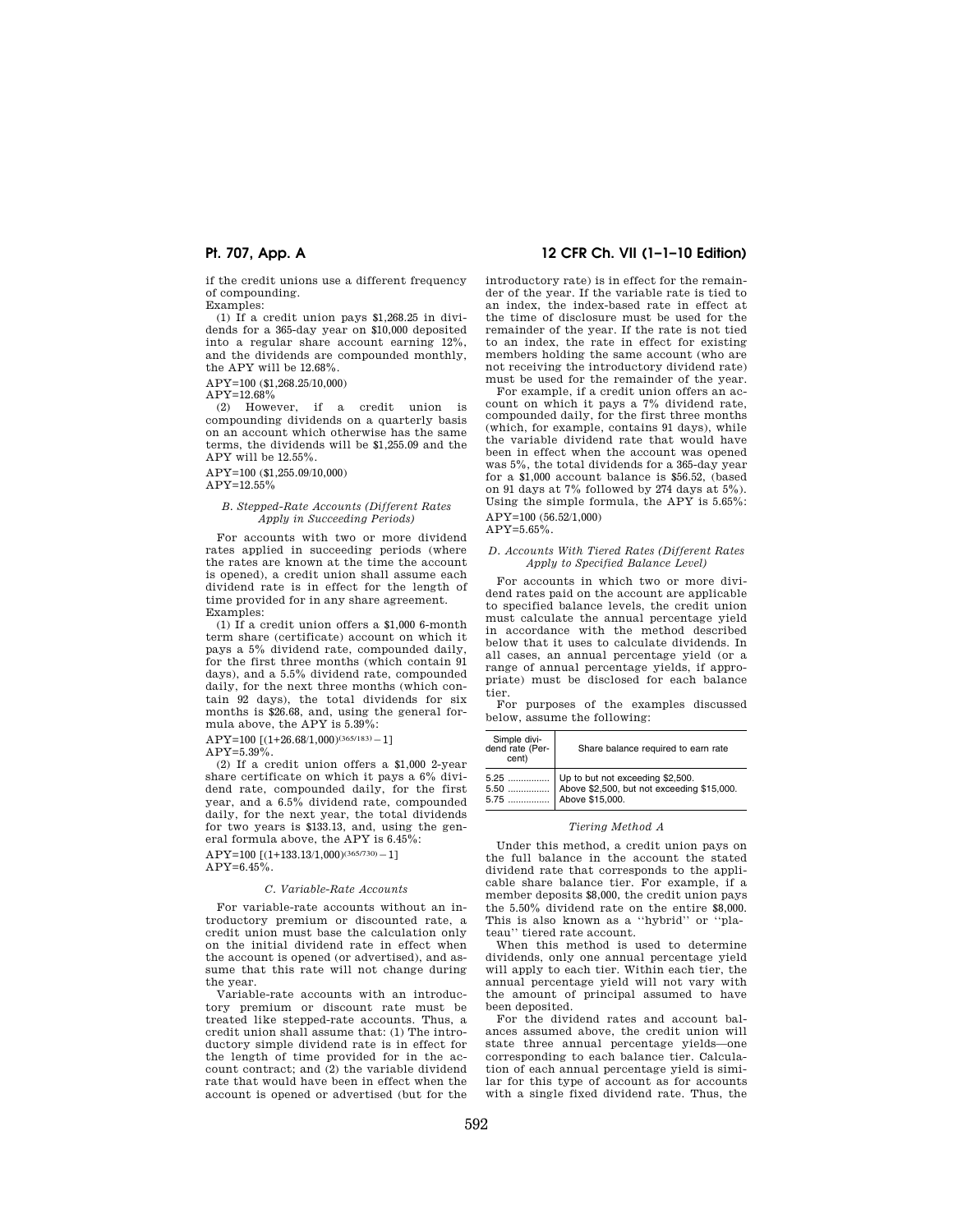## **National Credit Union Administration And Access 2008 Pt. 707, App. A**

calculation is based on the total amount of dividends that would be received by the member for each tier of the account for a year and the principal assumed to have been deposited to earn that amount of dividends.

*First tier.* Assuming daily compounding, the credit union will pay \$53.90 in dividends on a \$1,000 account balance. Using the general formula for the first tier, the APY is 5.39%:

 $APY=100 [(1+53.90/1,000)^{(365/365)}-1]$ 

 $APY=5.39\%$ .

Using the simple formula:

APY=100 (53.90/1,000)

 $APY=5.39\%$ 

*Second tier.* The credit union will pay \$452.29 in dividends on an \$8,000 deposit. Thus, using the simple formula, the annual percentage yield for the second tier is 5.65%: APY=100 (452.29/8,000)

 $\begin{tabular}{c} \bf APY=5.65\%\\ \bf Third\ \textit{tier}. \end{tabular}$ The credit union will pay \$1,183.61 in dividends on a \$20,000 account balance. Thus, using the simple formula, the annual percentage yield for the third tier is

 $5.92\%$ APY=100 (1,183.61/20,000)

 $APY=5.92\%$ .

### *Tiering Method B*

Under this method, a credit union pays the stated dividend rate only on that portion of the balance within the specified tier. For example, if a member deposits \$8,000, the credit union pays 5.25% on only \$2,500 and 5.50% on \$5,500 (the difference between \$8,000 and the first tier cutoff of \$2,500). This is also known as a ''pure'' tiered rate account.

The credit union that computes dividends in this manner must provide a range that shows the lowest and the highest annual percentage yields for each tier (other than for the first tier, which, like the tiers in Method A, has the same annual percentage yield throughout). The low figure for an annual percentage yield is calculated based on the total amount of dividends earned for a year assuming the *minimum* principal required to earn the dividend rate for that tier. The high figure for an annual percentage yield is based on the amount of dividends the credit union would pay on the *highest* principal that could be deposited to earn that same dividend rate. If the account does not have a limit on the amount that can be deposited, the credit union may assume any amount.

For the tiering structure assumed above, the credit union would state a total of five annual percentage yields—one figure for the first tier and two figures stated as a range for the other two tiers.

*First tier.* Assuming daily compounding, the credit union could pay \$53.90 in dividends on a \$1,000 account balance. For this first tier, using the simple formula, the annual percentage yield is 5.39%:

APY=100 (53.90/1,000)

APY=5.39%.

*Second tier.* For the second tier the credit union would pay between \$134.75 and \$841.45 in dividends, based on assumed balances of \$2,500.01 and \$15,000, respectively. For \$2,500.01, dividends would be figured on \$2,500 at 5.25% dividend rate plus dividends on \$.01 at 5.50%. For the low end of the second tier, therefore, the annual percentage yield is 5.39%. Using the simple formula:

APY=100 (134.75/2,500)

 $APY=5.39%$ 

For \$15,000, dividends are figured on \$2,500 at 5.25% dividend rate plus dividends on \$12,500 at 5.50% dividend rate. For the high end of the second tier, the annual percentage yield, using the simple formula, is 5.61%:

APY=100 (841.45/15,000)

 $APY=5.61\%$ .

Thus, the annual percentage yield range that would be stated for the second tier is 5.39% to 5.61%.

*Third tier.* For the third tier, the credit union would pay \$841.45 and \$5,871.78 in dividends on the low end of the third tier (a balance of \$15,000.01). For \$15,000.01, dividends would be figured on \$2,500 at 5.25% dividend rate, plus dividends on \$12,500 at 5.50% dividend rate, plus dividends on \$.01 at 5.75% dividend rate. For the low end of the third tier, therefore, the annual percentage yield, using the simple formula, is 5.61%:

APY=100 (841.45/15,000)

 $APY=5.61\%$ 

Assuming the credit union does not limit the account balance, it may assume any maximum amount for the purposes of computing the annual percentage yield for the high end of the third tier. For an assumed maximum balance amount of \$100,000, dividends would be figured on \$2,500 at 5.25% dividend rate, plus dividends on \$12,500 at 5.50% dividend rate, plus dividends on \$85,000 at 5.75% dividend rate. For the high end of the third tier, therefore, the annual percentage yield, using the simple formula, is 5.87%:

APY=100 (5,871.78/100,000)

 $APV = 5.87\%$ 

Thus, the annual percentage yield that would be stated for the third tier is 5.61% to 5.87%. If the assumed maximum balance amount is \$1,000,000, credit unions would use \$985,000 rather than \$85,000 in the last calculation. In that case for the high end of the third tier, the annual percentage yield, using the simple formula, is 5.91%:

APY=100 (59,134.22/1,000,000)

APY=5.91%

Thus, the annual percentage yield range that would be stated for the third tier is 5.61% to 5.91%.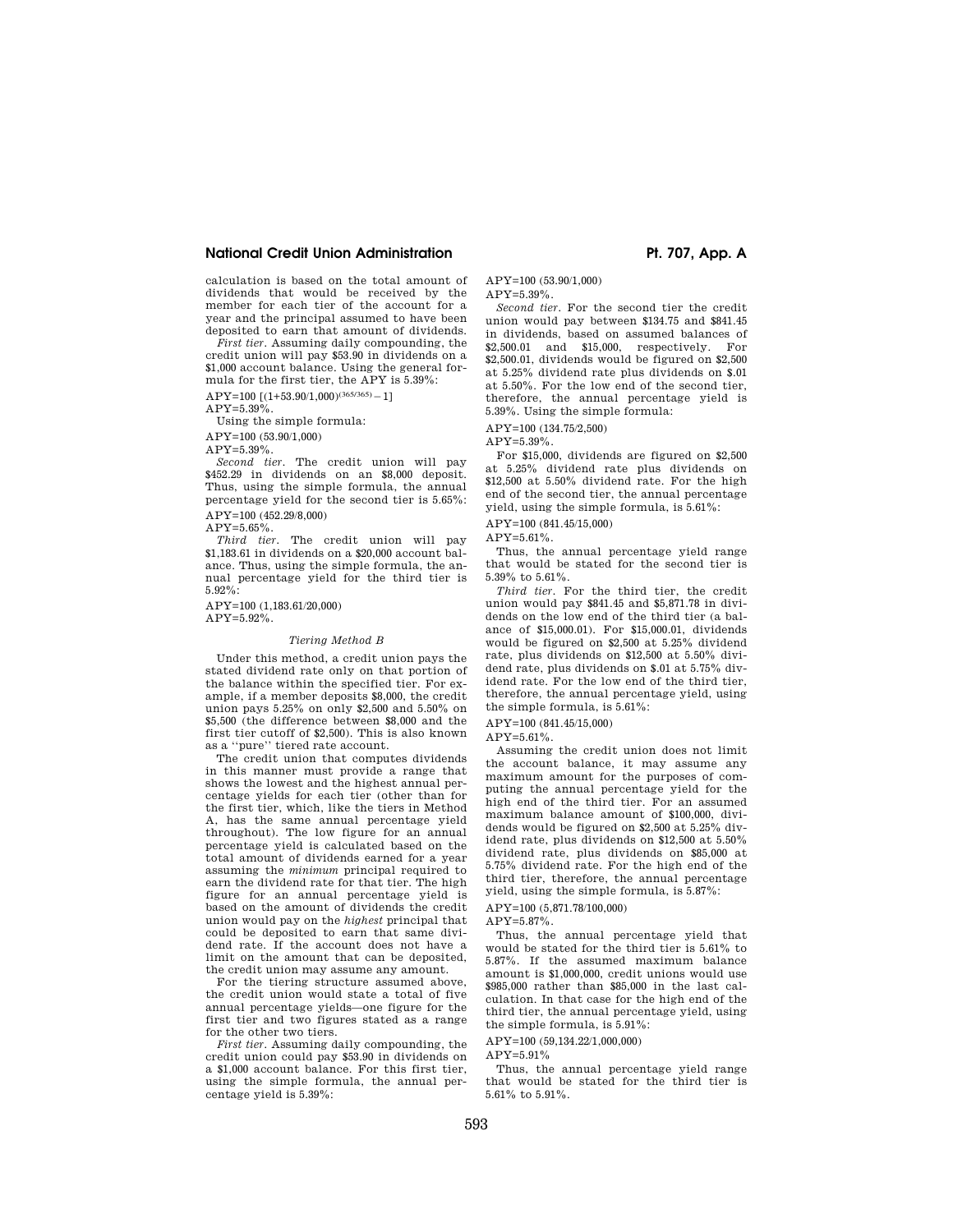*E. Term Share Accounts with a Stated Maturity Greater than One Year that Pay Dividends At Least Annually* 

1. For term share accounts with a stated maturity greater than one year, that do not compound dividends on an annual or more frequent basis, and that require the member to withdraw dividends at least annually, the annual percentage yield may be disclosed as equal to the dividend rate.

Example:

If a credit union offers a \$1,000 two-year term share account that does not compound and that pays out dividends semi-annually by check or transfer at a 6.00% dividend rate, the annual percentage yield may be disclosed as  $6.00\%$ .

2. For term share accounts covered by this paragraph that are also stepped-rate accounts, the annual percentage yield may be disclosed as equal to the composite dividend rate.

Example:

(1) If a credit union offers a \$1,000 threeyear term share account that does not compound and that pays out dividends annually by check or transfer at a 5.00% dividend rate for the first year, 6.00% dividend rate for the second year, and 7.00% dividend rate for the third year, the credit union may compute the composite dividend rate and APY as follows:

(a) Multiply each dividend rate by the number of days it will be in effect;

(b) Add these figures together; and

(c) Divide by the total number of days in the term.

(2) Applied to the example, the products of the dividend rates and days the rates are in effect are (5.00%×365 days) 1825, (6.00%×365 days) 2190, and (7.00%×365) 2555, respectively. The sum of these products, 6570, is divided by 1095, the total number of days in the term. The composite dividend rate and APY are both 6.00%.

### PART II. ANNUAL PERCENTAGE YIELD EARNED FOR STATEMENTS

The annual percentage yield earned for statements under §707.6 is an annualized rate that reflects the relationship between the amount of dividends actually earned (accrued or paid and credited) to the member's account during the period and the average daily balance in the account for the period over which the dividends were earned.

Pursuant to §707.6(a), when dividends are paid less frequently than statements are sent, the APY Earned may reflect the number of days over which dividends were earned rather than the number of days in the statement period, e.g., if a credit union uses the average daily balance method and calculates dividends for a period other than the statement period, the annual percentage yield earned shall reflect the relationship between

## **Pt. 707, App. A 12 CFR Ch. VII (1–1–10 Edition)**

the amount of dividends earned and the average daily balance in the account for the other period, such as a crediting or dividend period.

The annual percentage yield shall be calculated by using the following formulas (''APY Earned'' is used for convenience in the formulas):

### *A. General Formula*

APY Earned=100 [(1+Dividends earned/Bal- $\text{ance}$ )(365/Daysinperiod) - 1].

''Balance'' is the average daily balance in the account for the period. ''Dividends earned'' is the actual amount

of dividends accrued or paid and credited to the account for the period.

''Days in period'' is the actual number of days over which the dividends disclosed on the statement were earned.

Examples:

(1) If a credit union calculates dividends for the statement period (and uses either the daily balance or the average daily balance method), and the account had a balance of \$1,500 for 15 days and a balance of \$500 for the remaining 15 days of a 30-day statement period, the average daily balance for the period is \$1,000. Assume that \$5.25 in dividends was earned during the period. The annual percentage yield earned (using the formula above) is 6.58%:

APY Earned=100 [(1+5.25/1,000)(365/30) - 1]

APY Earned=6.58%.

(2) Assume a credit union calculates dividends on the average daily balance for the calendar month and provides periodic statements that cover the period from the 16th of one month to the 15th of the next month. The account has a balance of \$2,000 September 1 through September 15 and a balance of \$1,000 for the remaining 15 days of September. The average daily balance for the month of September is \$1,500, which results in \$6.50 in dividends earned for the month. The annual percentage yield earned for the month of September would be shown on the periodic statement covering September 16 through October 15. The annual percentage yield earned (using the formula above) is  $5.40\%$ 

APY Earned=100 [(1+6.50/1,500)(365/30) - 1]

 $APY$  Earned =  $5.40\%$ .

(3) Assume a credit union calculates dividends on the average daily balance for a quarter (for example, the calendar months of September through November), and provides monthly periodic statements covering calendar months. The account has a balance of \$1,000 throughout the 30 days of September, a balance of \$2,000 throughout the 31 days of October, and a balance of \$3,000 throughout the 30 days of November. The average daily balance for the quarter is \$2,000, which results in \$21 in dividends earned for the quarter. The annual percentage yield earned